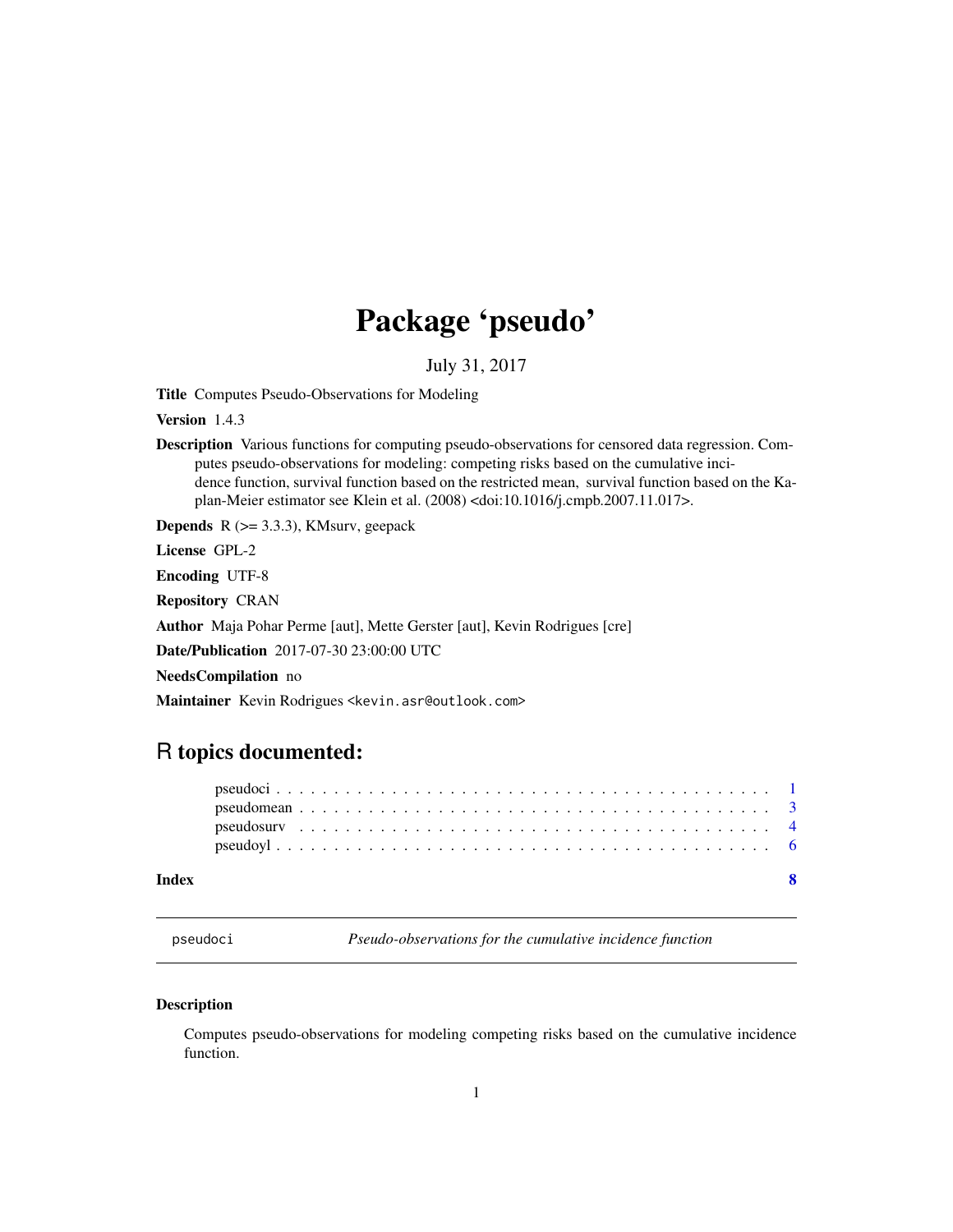#### <span id="page-1-0"></span>Usage

pseudoci(time,event, tmax)

#### Arguments

| time  | the follow up time.                                                                                                                                  |
|-------|------------------------------------------------------------------------------------------------------------------------------------------------------|
| event | the cause indicator, use 0 as censoring code and integers to name the other<br>causes.                                                               |
| tmax  | a vector of time points at which the pseudo-observations are to be computed. If<br>missing, the pseudo-observations are reported at each event time. |

#### Details

The function calculates the pseudo-observations for the cumulative incidence function for each individual and each risk at all the required time points. The pseudo-observations can be used for fitting a regression model with a generalized estimating equation. No missing values in either time or event vector are allowed.

Please note that the output of the function has changed and the usage is thus no longer the same as in the reference paper - the new usage is described in the example below. Similar (faster) version of the function is available in the R-package prodlim (jackknife).

#### Value

A list containing the following objects:

| time   | The ordered time points at which the pseudo-observations are evaluated.                                                                                                                                                  |
|--------|--------------------------------------------------------------------------------------------------------------------------------------------------------------------------------------------------------------------------|
| cause  | The ordered codes for different causes.                                                                                                                                                                                  |
| pseudo | A list of matrices - a matrix for each of the causes, ordered by codes. Each row<br>of a matrix belongs to one individual (ordered as in the original data set), each<br>column presents a time point (ordered in time). |

#### References

Klein J.P., Gerster M., Andersen P.K., Tarima S., POHAR PERME, M.: "SAS and R Functions to Compute Pseudo-values for Censored Data Regression." *Comput. methods programs biomed.*, 2008, 89 (3): 289-300

#### See Also

[pseudoyl](#page-5-1), [pseudomean](#page-2-1), [pseudosurv](#page-3-1)

#### Examples

library(KMsurv) data(bmt)

#calculate the pseudo-observations cutoffs <- c(50,105,170,280,530)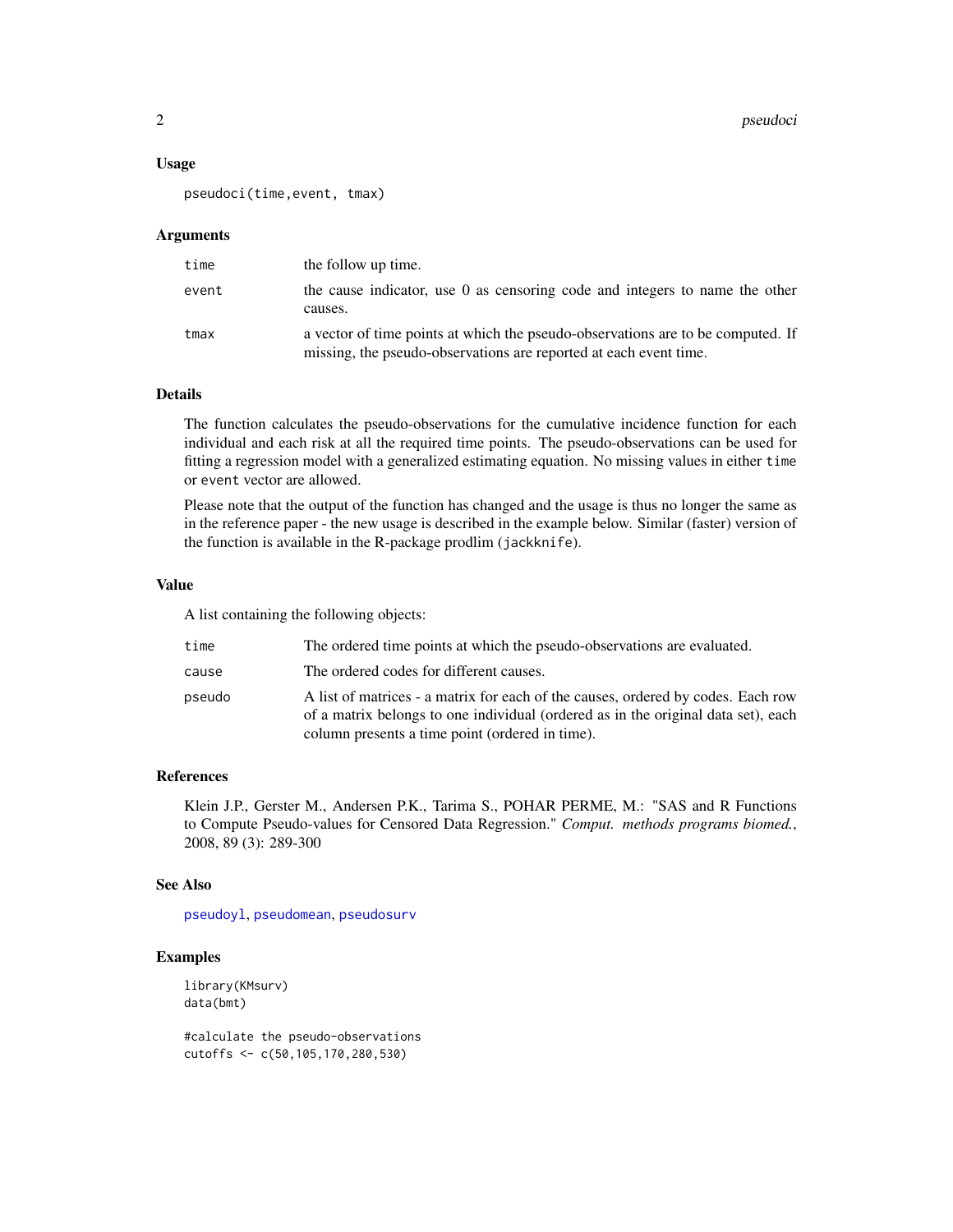#### <span id="page-2-0"></span>pseudomean 3

```
bmt$icr <- bmt$d1 + bmt$d3
pseudo <- pseudoci(time=bmt$t2,event=bmt$icr,tmax=cutoffs)
#rearrange the data into a long data set, use only pseudo-observations for relapse (icr=2)
b <- NULL
for(it in 1:length(pseudo$time)){
b \le rbind(b, cbind(bmt, pseudo = pseudo$pseudo[[2]][, it],
     tpseudo = pseudo$time[it],id=1:nrow(bmt)))
}
b \leftarrow b[order(b$id),]# fit the model
library(geepack)
fit <- geese(pseudo ~ as.factor(tpseudo) + as.factor(group) + as.factor(z8) +
z1 - 1, data =b, id=id, jack = TRUE, scale.fix=TRUE, family=gaussian,
mean.link = "cloglog", corstr="independence")
#The results using the AJ variance estimate
cbind(mean = round(fit$beta,4), SD = round(sqrt(diag(fit$vbeta.ajs)),4),
Z = round(fit$beta/sqrt(diag(fit$vbeta.ajs)),4),
PVal = round(2-2*pnorm(abs(fit$beta/sqrt(diag(fit$vbeta.ajs)))),4))
```
<span id="page-2-1"></span>

pseudomean *Pseudo-observations for the restricted mean*

#### Description

Computes pseudo-observations for modeling survival function based on the restricted mean.

#### Usage

```
pseudomean(time,event, tmax)
```
#### Arguments

| time  | the follow up time.                                                              |
|-------|----------------------------------------------------------------------------------|
| event | the status indicator: $0=$ alive, $1=$ dead.                                     |
| tmax  | the maximum cut-off point for the restricted mean. If missing or larger than the |
|       | maximum follow up time, it is replaced by the maximum follow up time.            |

#### Details

The function calculates the pseudo-observations for the restricted mean survival for each individual at prespecified time-points. The pseudo-observations can be used for fitting a regression model with a generalized estimating equation. No missing values in either time or event vector are allowed. Please note that the output of the function has changed and the usage is thus no longer the same as in the reference paper - the new usage is described in the example below.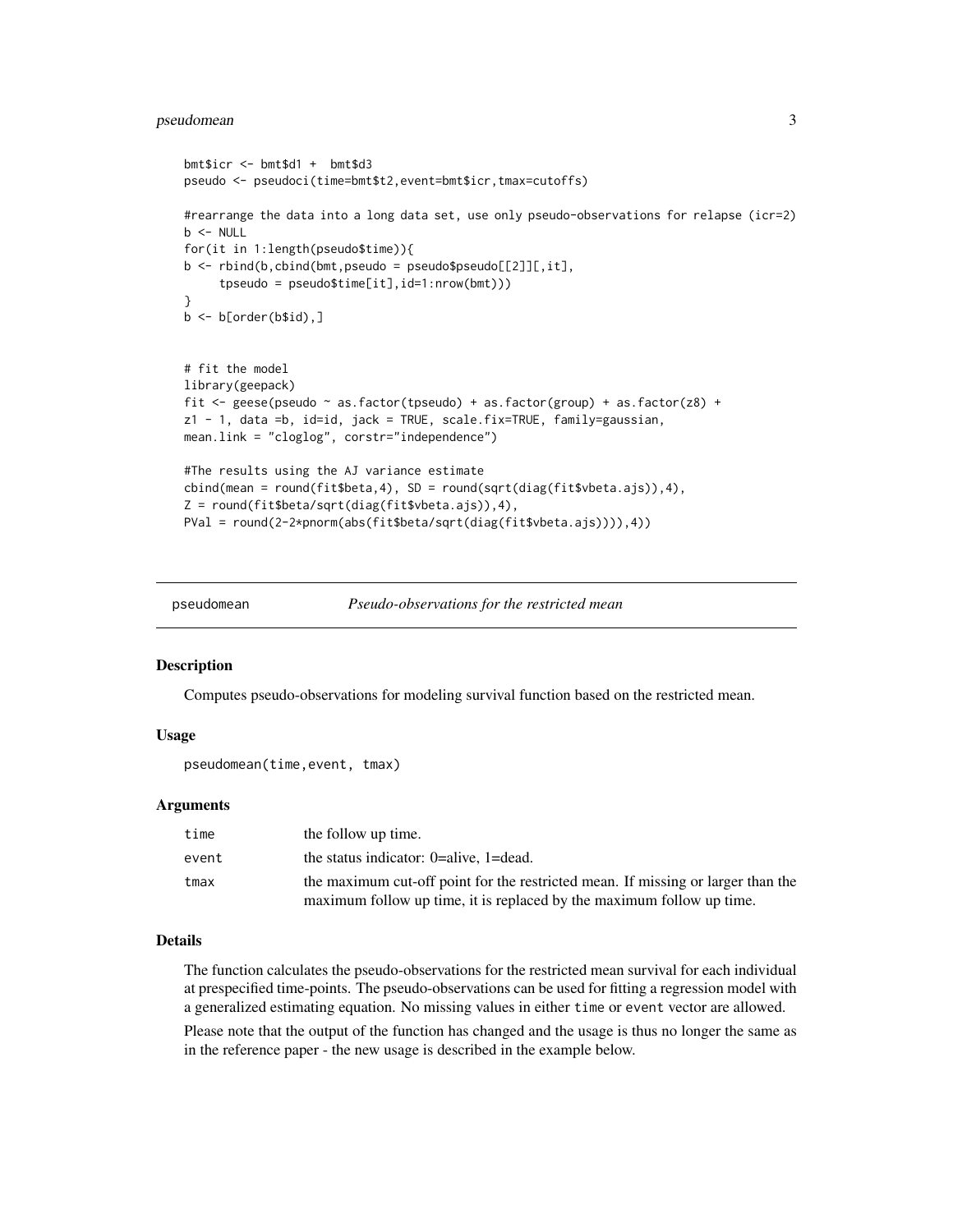#### <span id="page-3-0"></span>Value

A vector of pseudo-observations for each individual.

#### **References**

Klein J.P., Gerster M., Andersen P.K., Tarima S., POHAR PERME, M.: "SAS and R Functions to Compute Pseudo-values for Censored Data Regression." *Comput. methods programs biomed.*, 2008, 89 (3): 289-300

#### See Also

[pseudosurv](#page-3-1), [pseudoci](#page-0-1)

#### Examples

```
library(KMsurv)
data(bmt)
#compute the pseudo-observations:
pseudo = pseudomean(time=bmt$t2, event=bmt$d3,tmax=2000)
#arrange the data
a <- cbind(bmt,pseudo = pseudo,id=1:nrow(bmt))
#fit a regression model for the mean time
library(geepack)
summary(fit <- geese(pseudo ~ z1 + as.factor(z8) + as.factor(group),
data = a, id=id, jack = TRUE, family=gaussian,
corstr="independence", scale.fix=FALSE))
#rearrange the output
```

```
round(cbind(mean = fit$beta,SD = sqrt(diag(fit$vbeta.ajs)),
Z = fit$beta/sqrt(diag(fit$vbeta.ajs)),PVal =
2-2*pnorm(abs(fit$beta/sqrt(diag(fit$vbeta.ajs))))),4)
```
<span id="page-3-1"></span>pseudosurv *Pseudo-observations for the Kaplan-Meier estimate*

#### Description

Computes pseudo-observations for modeling survival function based on the Kaplan-Meier estimator.

#### Usage

pseudosurv(time,event, tmax)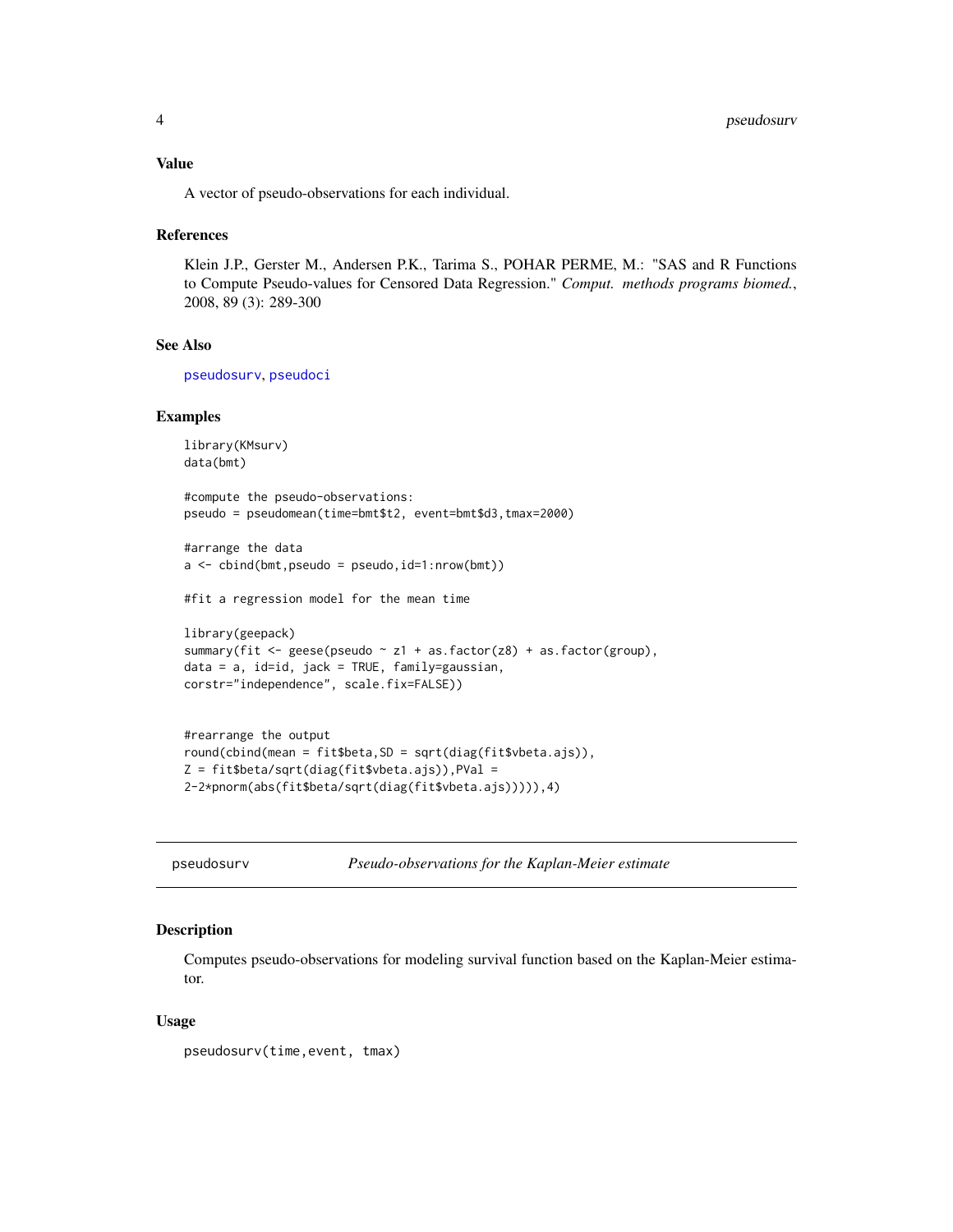#### <span id="page-4-0"></span>pseudosurv 5

#### **Arguments**

| time  | the follow up time.                                                                                                                                  |
|-------|------------------------------------------------------------------------------------------------------------------------------------------------------|
| event | the status indicator: $0$ =alive, 1=dead.                                                                                                            |
| tmax  | a vector of time points at which the pseudo-observations are to be computed. If<br>missing, the pseudo-observations are reported at each event time. |

#### Details

The function calculates the pseudo-observations for the value of the survival function at prespecified time-points for each individual. The pseudo-observations can be used for fitting a regression model with a generalized estimating equation. No missing values in either time or event vector are allowed.

Please note that the output of the function has changed and the usage is thus no longer the same as in the reference paper - the new usage is described in the example below. Similar (faster) version of the function is available in the R-package prodlim (jackknife).

#### Value

A list containing the following objects:

| time   | The ordered time points at which the pseudo-observations are evaluated.       |
|--------|-------------------------------------------------------------------------------|
| pseudo | A matrix. Each row belongs to one individual (ordered as in the original data |
|        | set), each column presents a time point (ordered in time).                    |

#### References

Klein J.P., Gerster M., Andersen P.K., Tarima S., POHAR PERME, M.: "SAS and R Functions to Compute Pseudo-values for Censored Data Regression." *Comput. methods programs biomed.*, 2008, 89 (3): 289-300

#### See Also

[pseudomean](#page-2-1), [pseudoci](#page-0-1), [pseudoyl](#page-5-1)

#### Examples

```
library(KMsurv)
data(bmt)
```
#calculate the pseudo-observations cutoffs <- c(50,105,170,280,530) pseudo <- pseudosurv(time=bmt\$t2,event=bmt\$d3,tmax=cutoffs)

```
#rearrange the data into a long data set
b \le - NULL
for(it in 1:length(pseudo$time)){
b \le rbind(b, cbind(bmt, pseudo = pseudo$pseudo[, it],
     tpseudo = pseudo$time[it],id=1:nrow(bmt)))
```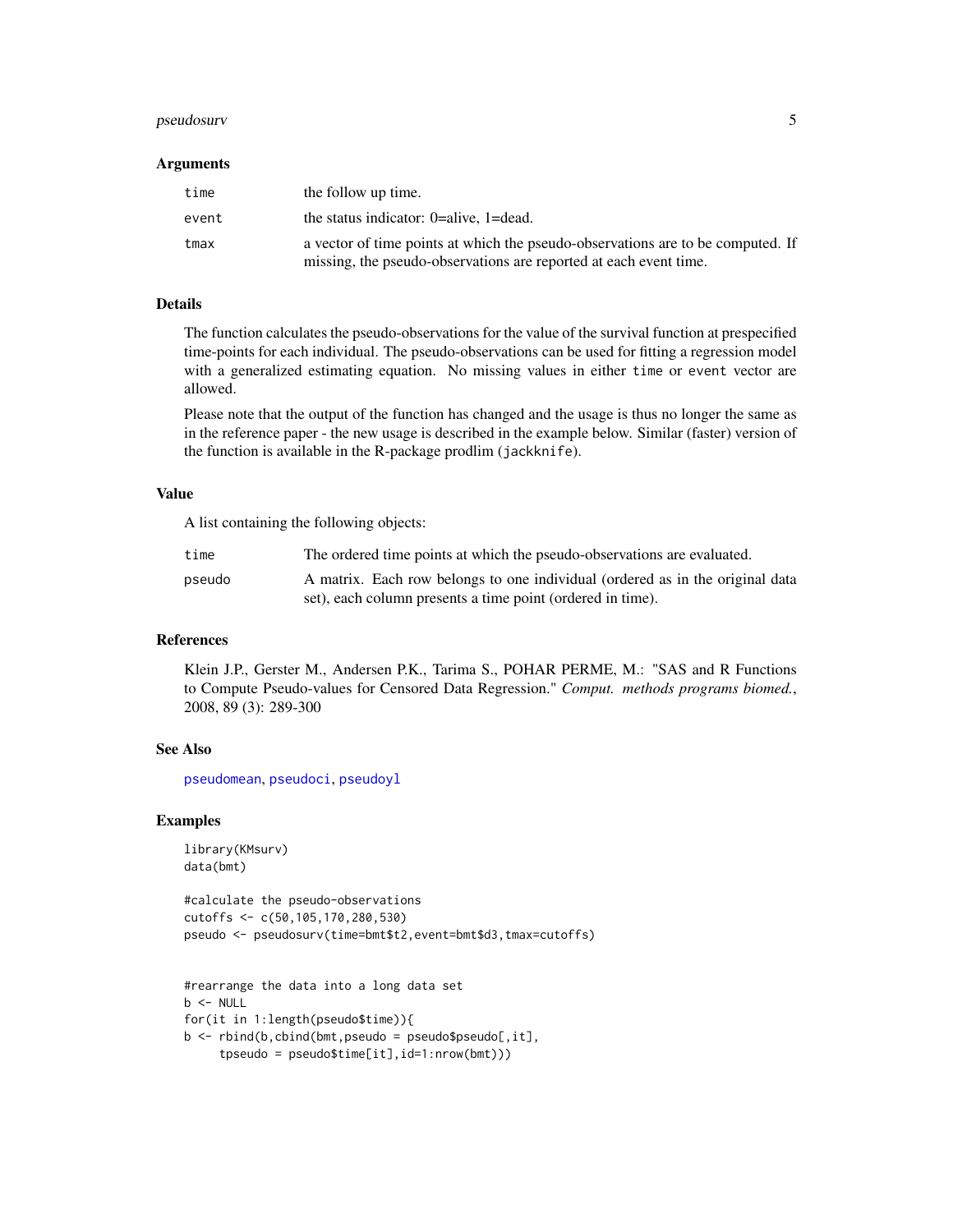```
}
b \leftarrow b[order(b$id),]#fit a Cox model using GEE
library(geepack)
summary(fit <- geese(pseudo~as.factor(tpseudo)+as.factor(group)+
        as.factor(z8)+z1,data=b,scale.fix=TRUE,family=gaussian,
        jack=TRUE, mean.link="cloglog",corstr="independence"))
#The results using the AJ variance estimate
round(cbind(mean = fit$beta,SD = sqrt(diag(fit$vbeta.ajs)),
Z = fit$beta/sqrt(diag(fit$vbeta.ajs)),PVal =
2-2*pnorm(abs(fit$beta/sqrt(diag(fit$vbeta.ajs))))),4)
```
pseudoyl *Pseudo-observations for the expected number of years lost*

#### Description

Computes pseudo-observations for modeling using the number of years lost.

#### Usage

pseudoyl(time,event, tmax)

#### Arguments

| time  | the follow up time.                                                                                                                                                                                                  |
|-------|----------------------------------------------------------------------------------------------------------------------------------------------------------------------------------------------------------------------|
| event | the cause indicator, use 0 as censoring code and integers to name the other<br>causes.                                                                                                                               |
| tmax  | the maximum cut-off point time $=$ the upper limit of the integral of the cumula-<br>tive incidence function. If missing or larger than the maximum follow up time,<br>it is replaced by the maximum follow up time. |

#### Details

The function calculates the pseudo-observations for the expected number of years lost for each individual. The pseudo-observations can be used for fitting a regression model with a generalized estimating equation. No missing values in either time or event vector are allowed.

#### Value

A list containing the following objects:

| cause  | The ordered codes for different causes.                                          |
|--------|----------------------------------------------------------------------------------|
| pseudo | A list of vectors- a vector for each of the causes, ordered by codes. Each value |
|        | of a vector belongs to one individual (ordered as in the original data set).     |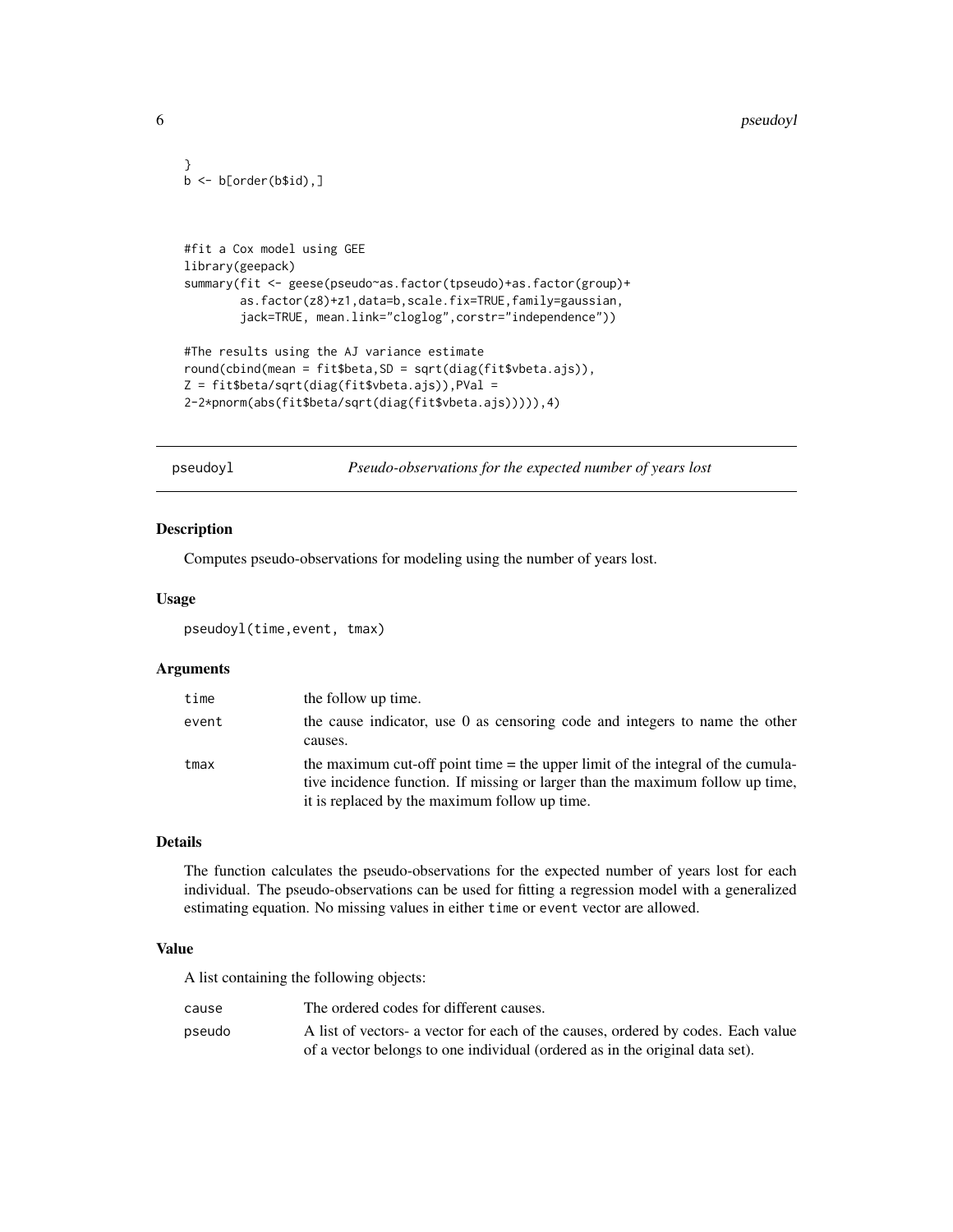#### <span id="page-6-0"></span>pseudoyl 7

#### References

Andersen P.K.: "A note on the decomposition of number of life years lost according to causes of death." *Research report, Department of Biostatistics, University of Copenhagen*, 2012 (2)

#### See Also

[pseudoci](#page-0-1), [pseudomean](#page-2-1), [pseudosurv](#page-3-1)

#### Examples

```
library(KMsurv)
data(bmt)
bmt$icr <- bmt$d1 + bmt$d3
#compute the pseudo-observations:
pseudo = pseudoyl(time=bmt$t2, event=bmt$icr,tmax=2000)
#arrange the data - use pseudo observations for cause 2
a \le -\text{bind}(bmt, pseudo = pseudo\$pseudo[[2]], id=1:nrow(bmt))#fit a regression model for cause 2
library(geepack)
summary(fit <- geese(pseudo ~ z1 + as.factor(z8) + as.factor(group),
data = a, id=id, jack = TRUE, family=gaussian,
corstr="independence", scale.fix=FALSE))
```

```
#rearrange the output
round(cbind(mean = fit$beta,SD = sqrt(diag(fit$vbeta.ajs)),
Z = fit$beta/sqrt(diag(fit$vbeta.ajs)),PVal =
2-2*pnorm(abs(fit$beta/sqrt(diag(fit$vbeta.ajs))))),4)
```